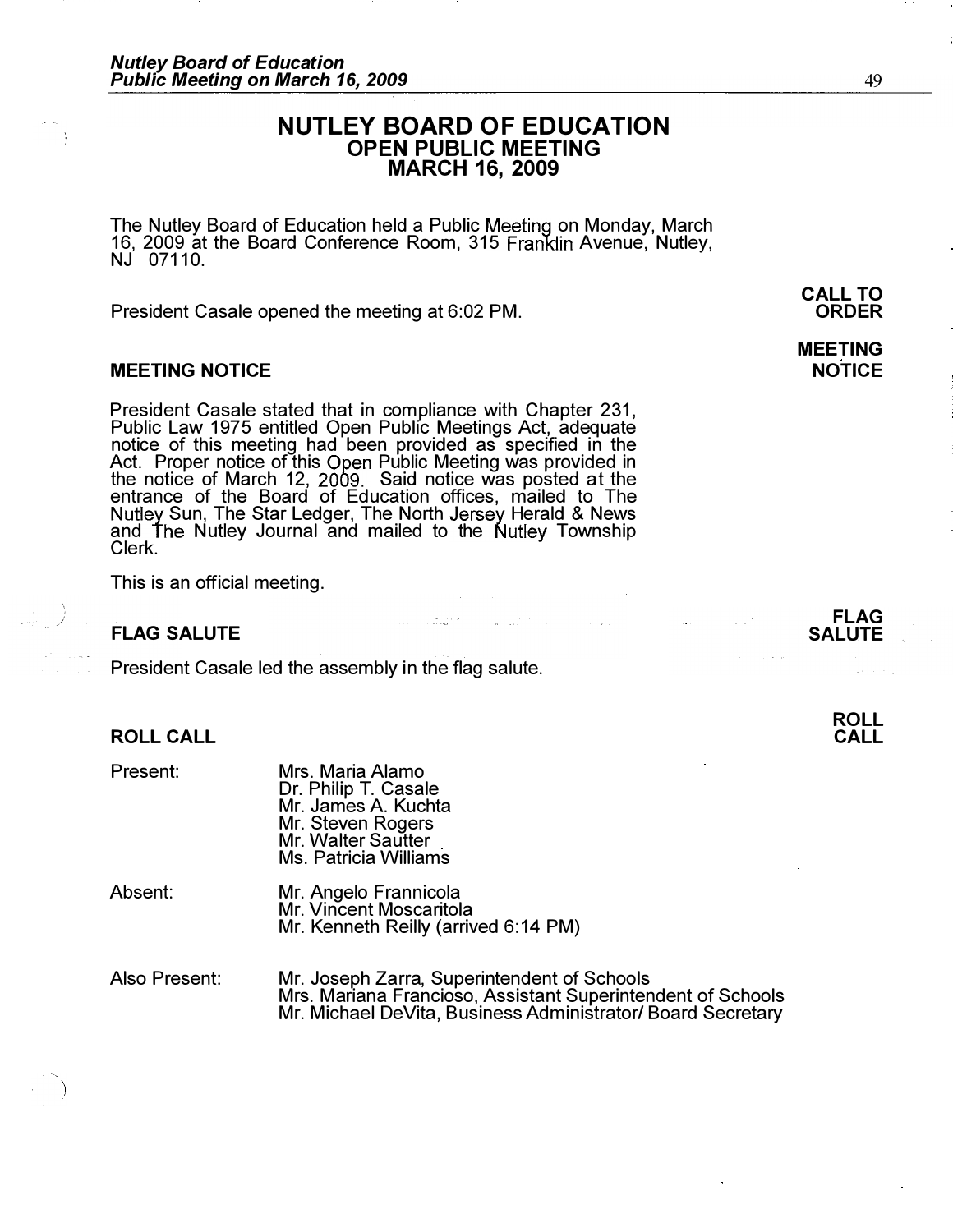Mr. DeVita discussed handouts given to the Board members regarding the 2009-2010 Budget.

Trustee Reilly arrived at 6:14 PM.

A Board discussion ensued regarding the budget and special education, athletics, alternative school, staff cuts, program cuts, health benefits, school bus parking, preschool program, curriculum, state mandates that are not funded, BOE membership dues and fees, communication and telephone accounts, time constraints with the budget and the time frame in getting budget information.

A Board discussion ensued on the impact of the budget and the Superintendent's recommended budget and cuts.

Mr. DeVita and Mr. Zarra explained the CAP and the reasoning for the amounts of cuts

The Board discussed the impact of the budget on the district.

Mr. Zarra discussed the impact of the cuts on the budget.

The Board discussed having a special meeting on March 23, 2009 to go over the budget in more detail.

#### HEARING OF CITIZENS (Resolutions Only)

Resident Alan Thomas spoke about the existence of the CAP and what the district has done to prepare for the impact of it. He asked about fundraising.

Resident Mike Russo asked about having budget numbers for the public for the March 23, 2009 meeting. He also asked about the Volunteer Committee getting more information.

# RESOLUTION

## 1. APPROVAL OF 2009-2010 TENTATIVE BUDGET

Trustee Kuchta moved, and Trustee Alamo seconded, a motion that the Board approves the following resolution as listed below:

Upon being put to a roll call vote the resolution passed with the following exception:

1. Trustee Rogers abstained.

BE IT RESOLVED that the Board of Education hereby approves a tentative budget for the 2009-2010 school year in the amount of:

#### **HEARING OF CITIZENS**

# RESOLUTION